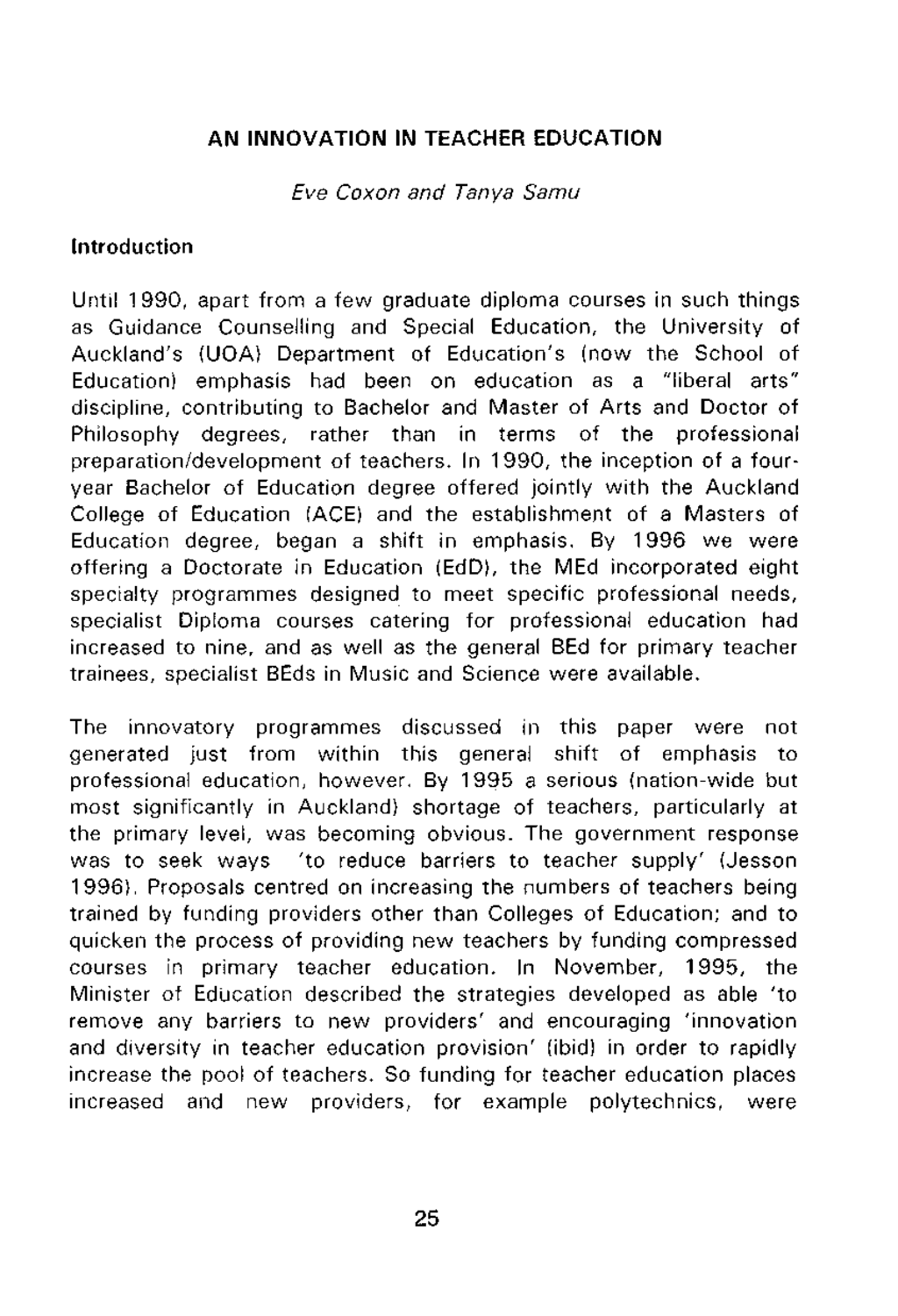encouraged to bid for teacher education funding for compressed primary and secondary courses. Also towards the end of 1995, the ACE informed the UOA of its intention to progressively withdraw its students from our joint BEd after 1996. This announcement, and the consequent loss of a significant proportion of our undergraduate student numbers and the Equivalent Full-Time Student (EFTS) funding that follows them, had serious implications for the School of Education.

In deciding on the "innovative" courses offered this year the School of Education was not only concerned to replace some of the EFTS lost as a consequence of the ACE's decision, however. It was also mindful of the UOA strategic planning position for the University to make the most of its premiere status among New Zealand universities by moving in the direction of becoming more of a graduate university, by increasing graduate/post-graduate courses and students.

We were aware of the fact that we were, to an extent, playing into the hands of a government whose policies many of us were highly critical of; who under the influence of economic rationalism present education as a technocratic process, a branch of economic policy rather than a mix of social, cultural and economic policy; whose own restructurings had (perhaps deliberately) created a teacher shortage crisis which enabled them to promote potentially cheaper teacher education courses that could eventually lead to the deprofessionalisation of teachers. We were familiar with developments elsewhere (USA, UK, Australia) which aimed at reducing the costs of teacher training through competition between institutions, reductions in the length and/or intensity of courses and moves towards school-based "apprentice" type programmes, and the critiques of those developments.

But we were also aware of the possibilities for teacher education in New Zealand and especially in Auckland. While generally sympathetic to schools and teachers (especially given the attacks of politicians, media etc), we knew enough about what was happening in schools to recognise that many groups of students, most notably Maori and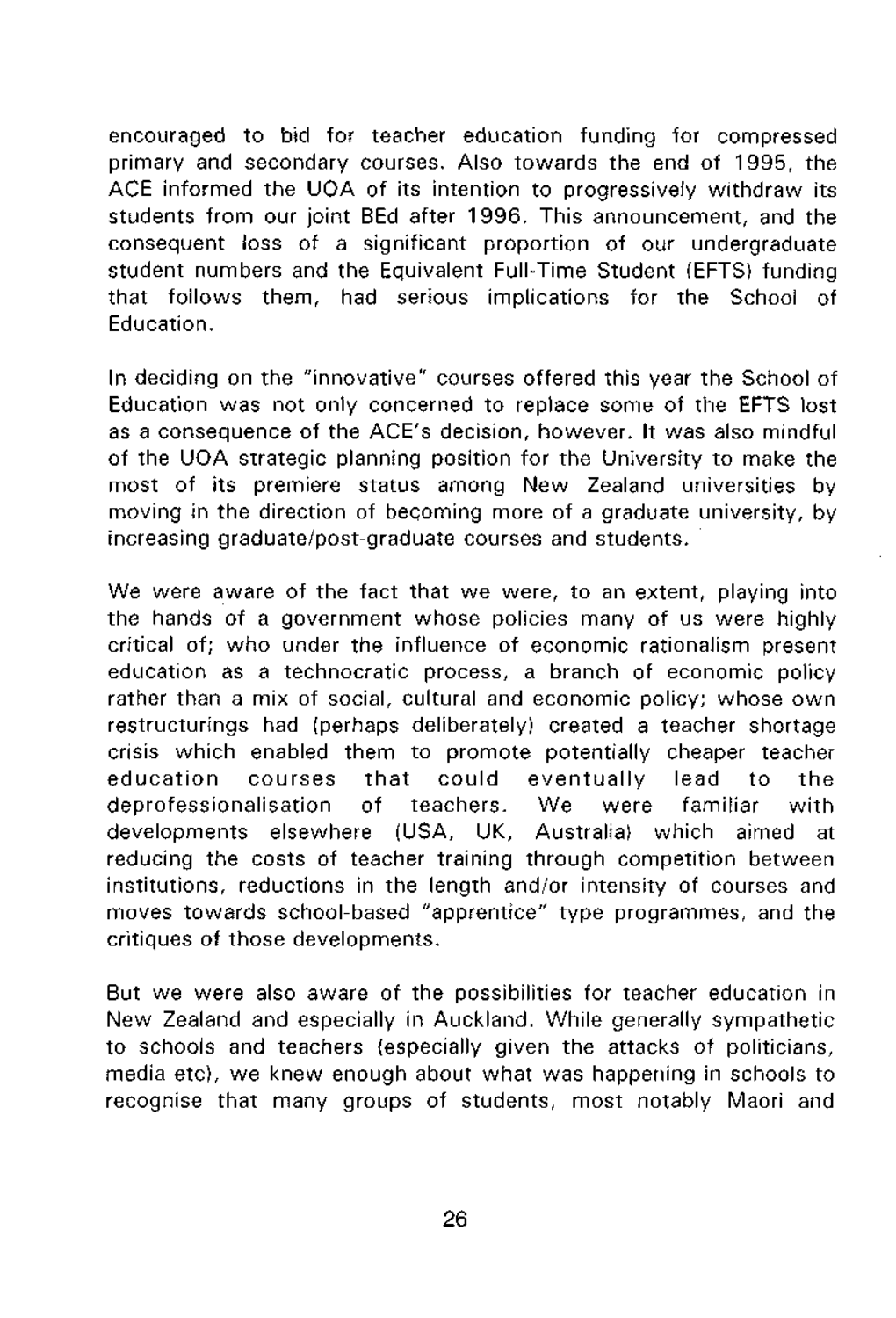Pacific Island students, were not experiencing the best possible teaching and learning environments. We were concerned to offer teacher education programmes that would enhance the quality and uphold the social and cultural aspects of teaching and learning. Our programmes also reflect the belief that the best means of defending and promoting the profession of teaching, in a context which is highly critical of schools and teachers, is to work in partnership with schools and teachers.

What follows is a brief descriptive account of the "special features" that characterise the two graduate diploma courses (primary and secondary) offered, each of which compresses a three-semester programme into one calendar year based on the school year - from late January until mid-December. For the purposes of this paper, the fourth special feature - social support - is described in terms of that offered the Pasifika students undertaking the courses .

# **The Schools Consortium**

The Schools Consortium is a partnership between the UOA and selected schools with a common interest in initial teacher education, which recognises the unique contribution of each institution to shared responsibility for student teachers. It aims to educate teachers who understand current educational issues and the theoretical basis of effective teaching, and can apply this understanding in practical ways

Prior to the establishment of the consortium, 400 schools were invited to send a representative to a meeting at which the intended programmes were explained and 200 schools expressed interest in them. The criteria by which the 29 schools eventually selected to participate in the consortium were chosen included a range of geographic and socio-economic locations, a variety of types of school {eg state, integrated, private), the quality of their programmes and the availability of a staff member who was willing and able to act as mentor.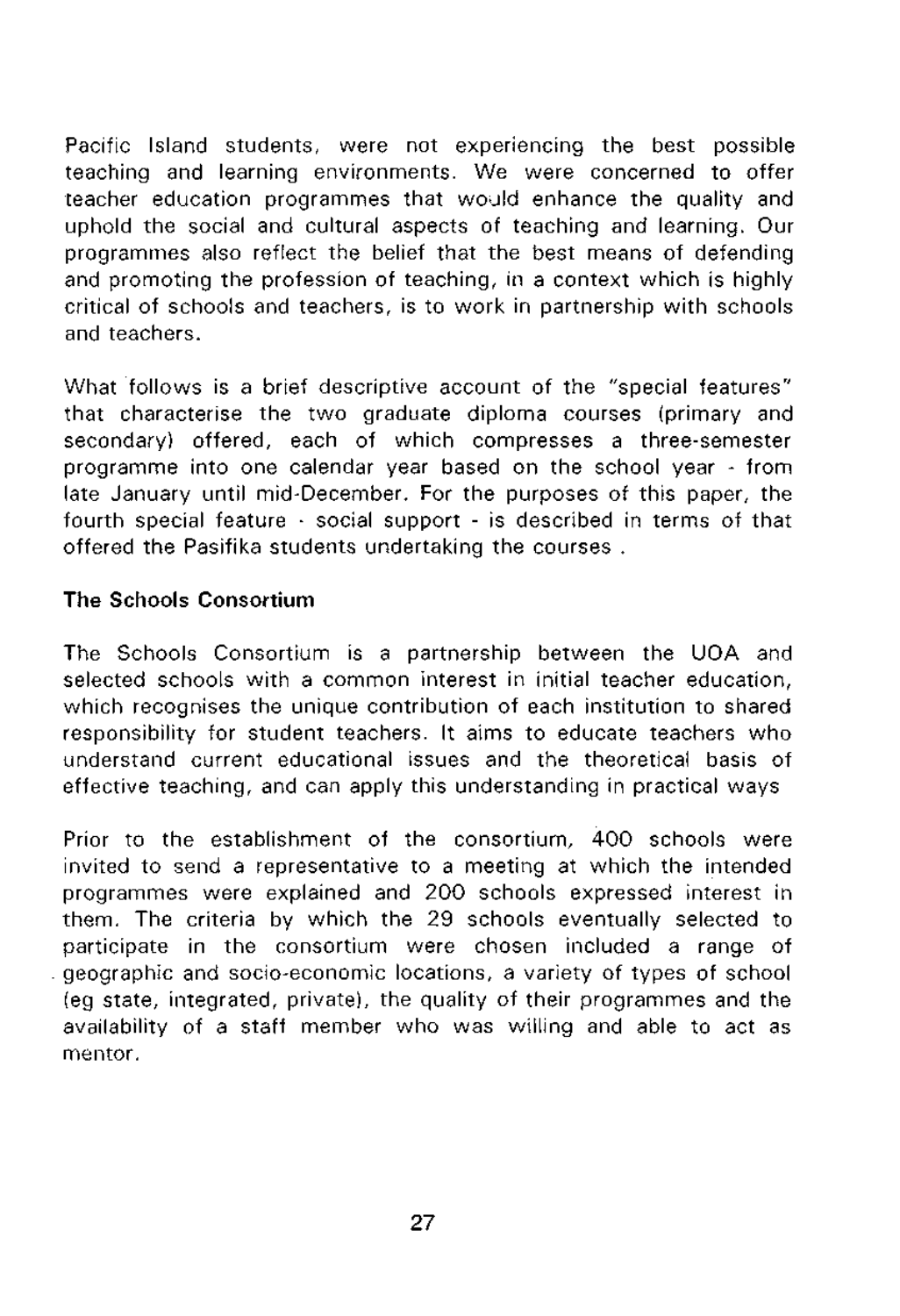## **Trained Mentors**

The UOA model of teacher education highlights the crucial role of mentors in sharing the task of educating student teachers and implementing the university/school partnership. The mentor:

> co-ordinates the school-based practicum component and supports the associate teachers involved;

> liaises with university paper co-ordinators and the course director and supports school-based research involving the University;

is a professional "buddy" and support person for the student teachers and assesses the student teachers' professional practice.

Mentors are assumed to already be "expert teachers". However, to become an accredited mentor for the UOA teacher education programme, successful completion of two Masters or Diploma of Teacher Education papers is required. Three themes run through the two papers:

> a pedagogy theme which enables mentors to assist students to be explicit about the theoretical basis of their approaches to teaching;

> an assessment theme in which mentors and University staff jointly develop a common set of criteria by which to assess student teachers; and

> the theme of the mentoring process itself which provides mentors with the skills to both support students and challenge them, and to reflect on their own mentoring practice.

The content of the core papers is closely inter-related in ways which demonstrate the dual role of the mentor as both supporter of student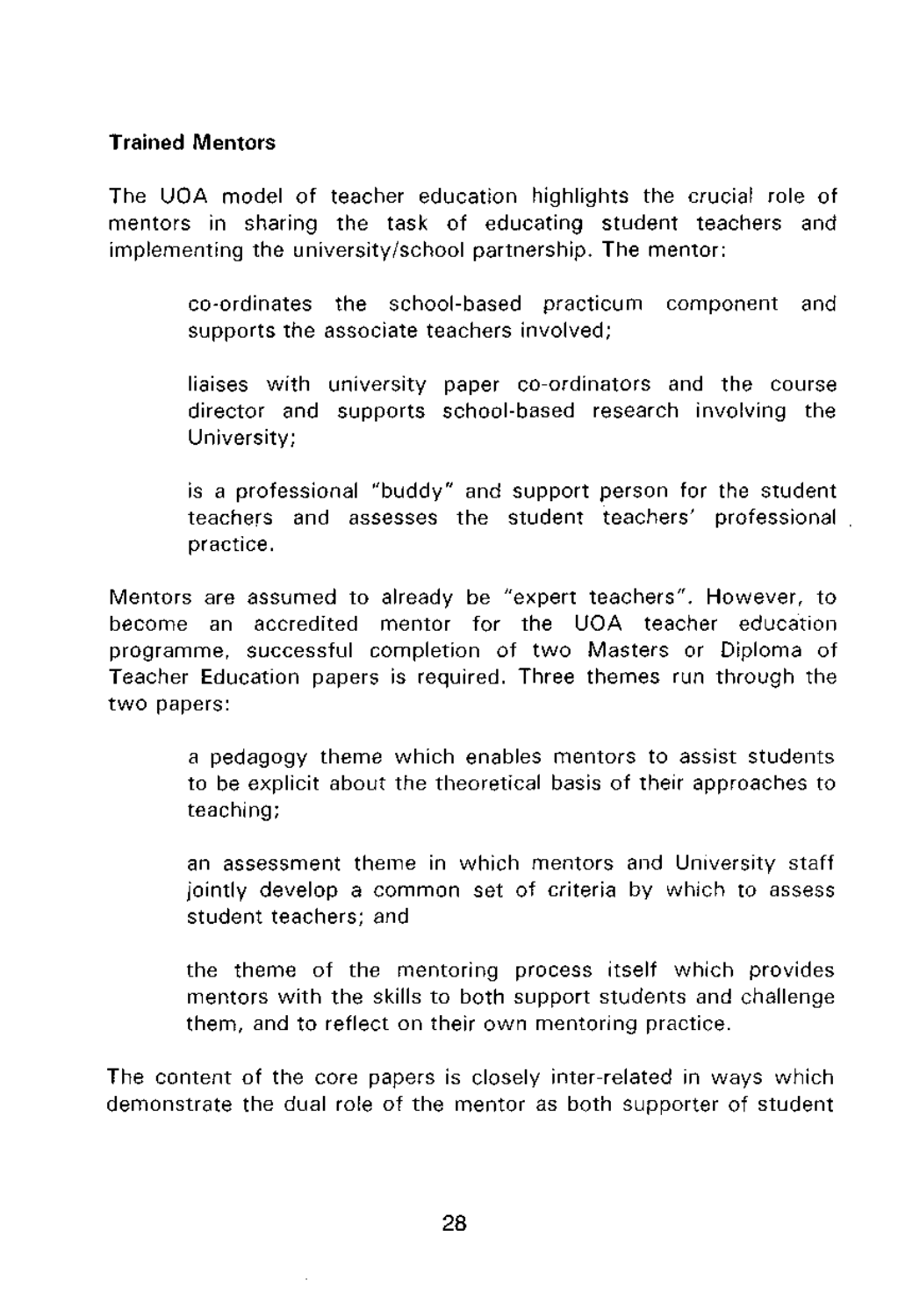development and assessor of that development. Their focus on theories of both effective teaching and effective mentoring is aimed at resolving the potential conflict in this dual role.

#### **Hands-on Training: The Practicum**

Described as 'the core' of the diploma courses, what distinguishes the practicum of the University of Auckland programmes from those traditionally offered through the Colleges of Education (in addition to the role of the school-based mentor) is the extent of time spent in the schools. For those undertaking the primary diploma, three days a week are spent in schools throughout the four-term year with a separate placement each term; the first three placements cover a range of schools and class levels and the fourth is according to the student's choice of school-type and class level. Secondary diploma students spend four days a week in school for the first three terms, covering a range of schools over three placements. The aims of the practicum are listed as follows:

> To integrate theory and practice, putting theory into practice and illuminating practice with theory

> To provide opportunities for student teachers to develop skills in reflective practice

> To provide classroom, school and community contexts for student teacher learning

> To involve schools in a partnership approach to the development of the next generation of teachers

To provide a range of models of good teaching practice

For student teachers to have the opportunity to acquire classroom competency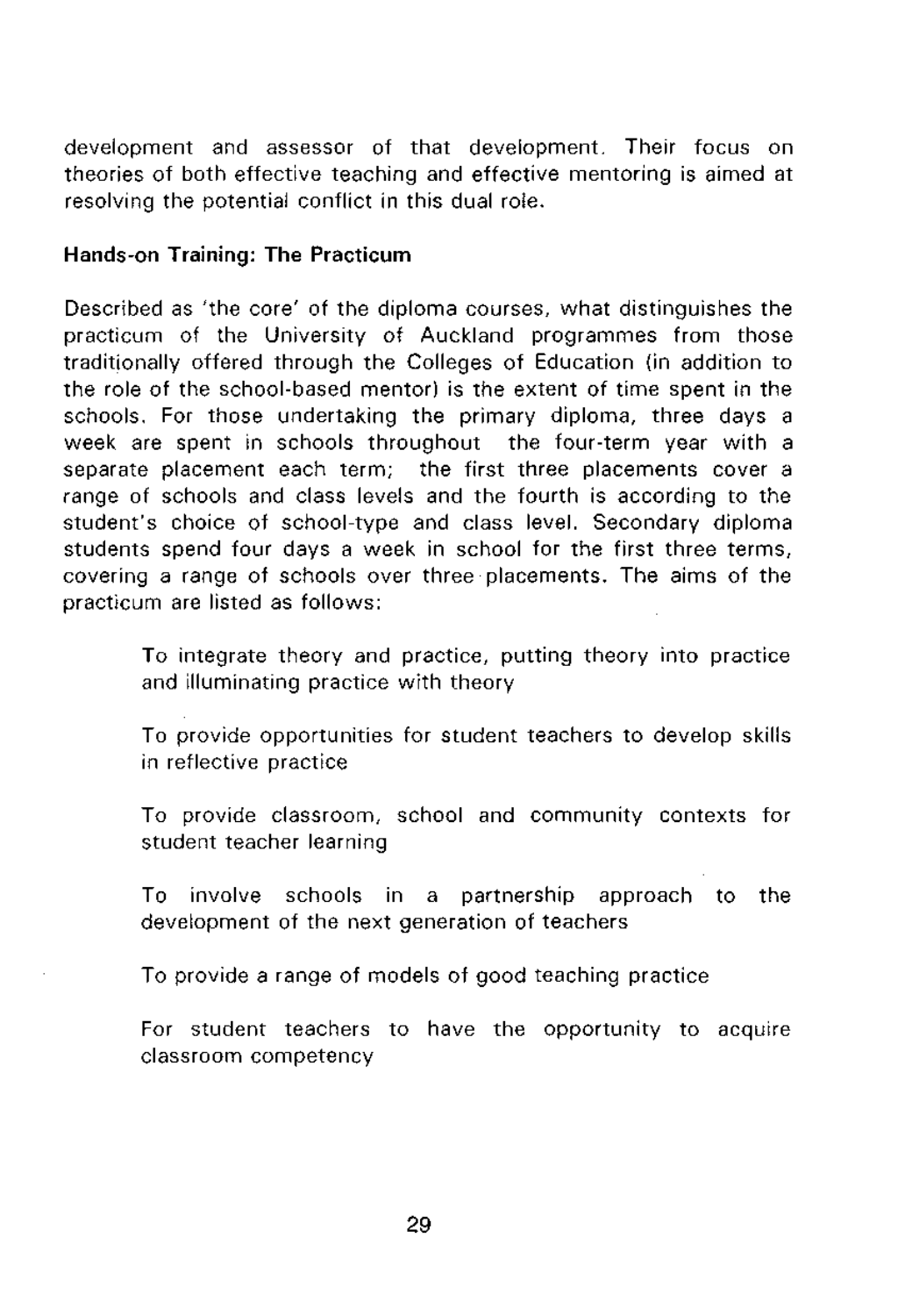## **Social Support : Pasifika Students**

The main assumption upon which this model of teacher education rests is that teachers are more than transmitters of knowledge, skills, attitudes and values. This model seeks to overcome the traditional theory/practice split by recognising two things : that teaching practice is itself a theory-driven enterprise; and that quality teacher education involves a continual dialogue between the theory that is implicit in teachers' practice, and those more formal theories that provide resources for the understanding and critique of that practice, The claim to quality of this model of teacher education rests on the important premise that the continual dialogue between theory and practice can ultimately shape and transform both. The success and effectiveness of this process relies heavily on the relationships that students develop in the first instance with their mentors, and to a lesser extent their school-based associate teachers and universitybased lecturers.

The mentor/student relationship is crucial. Mentors are expected to act as guides, philosophers, and friends. In the role of "guide" a mentor is required to place her/his professional wisdom, experience, understanding and technique at the disposal of the teacher trainee. As a "philosopher", the mentor, in a mutually enlightening way, enables the trainees to reflect increasingly on their practice and extend their knowledge of teaching. Finally, as "friend", the mentor is to take on the role of sympathetic critic who, while fully supportive and sympathetic to the nature of the demands on the trainees, represents and ensures the maintenance of professional standards and expectations.

In practice, a significant factor that can affect some trainees' effective participation in all aspects of our programme is that of ethnic and cultural difference. This has had the potential for "arresting" the continual dialogue between theory and practice upon which this model of teacher education rests. Metge and Kinloch (1984) described the potential outcomes of communication within a cross-cultural context as 'talking past each other' - and given the ethnic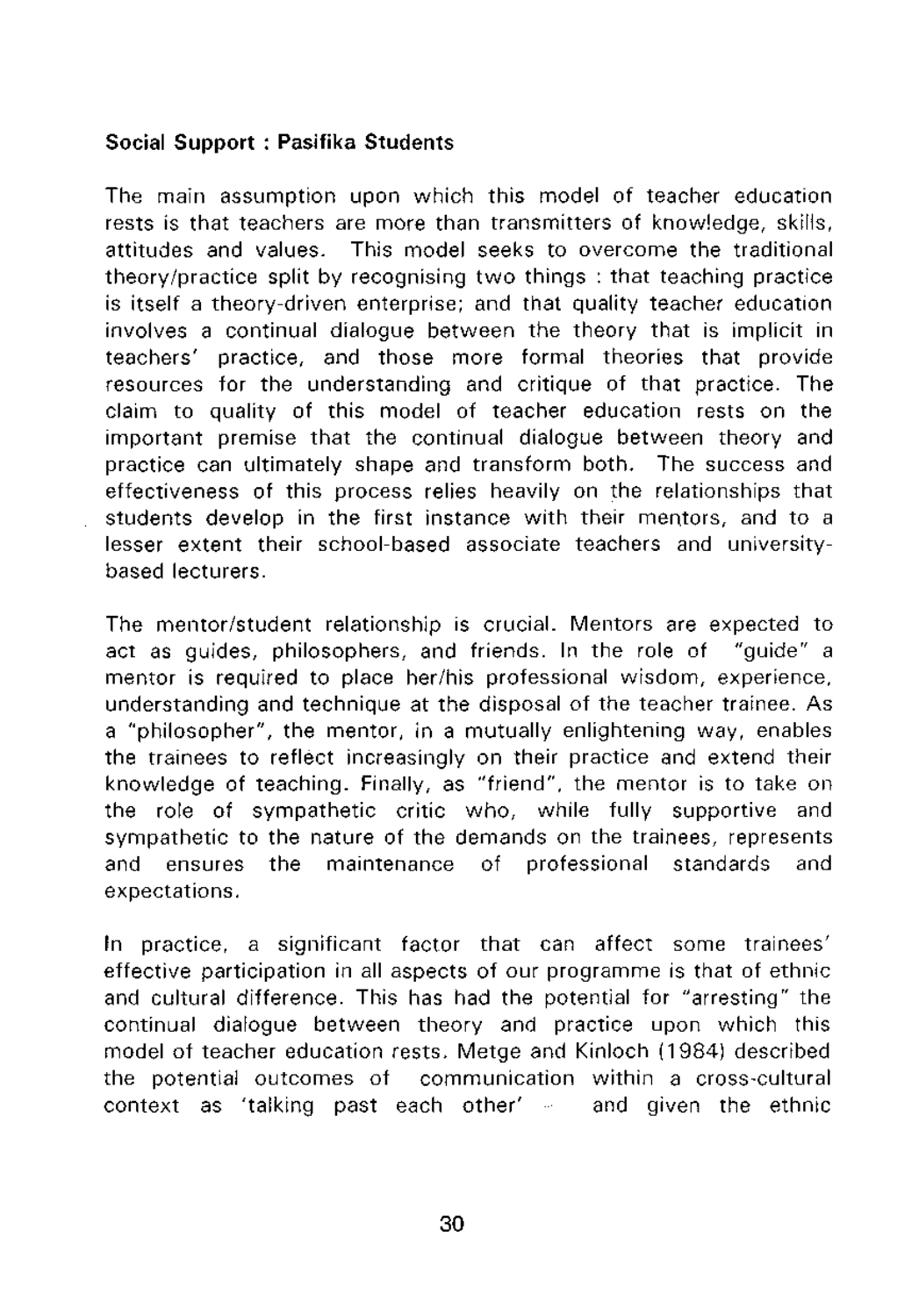composition of our students ( a combination of pakeha , Pacific Islands, Chinese, Indo-Fijian, Indian, Maori and so on) in a situation where mentors, associate teachers and university lecturers are predominantly pakeha, this has indeed been a real "risk".

While mentors and associate teachers are anxious to help and support students, they anticipate that students will articulate their needs and concerns and have been concerned at the apparently reticent, subdued attitudes of several students which has made engaging in critical dialogue difficult. An example of one such student was a young Samoan woman with a Masters degree and previous teaching experience. From her perspective, her palagi mentor was a teaching expert, an experienced authority to be respected. For this student, that respect translated itself into passive, submissive obedience. She waited for instructions - her mentor waited for questions. She feared appearing inadequate and was therefore reluctant to take "risks" ( thereby avoiding creativity and innovation in her teaching), her mentor wanted a degree of "trial and error" in order to have something of substance to "dialogue" about. Developing the roles of guide, philosopher and friend was jeopardised for a period of time because close, personalised interactions were hindered by certain culturallybased differences in expectations.

In anticipation of some of these challenges, and with a certain degree of foresight, our programme has in place an additional mentor for Pasifika students, a School of Education faculty member who is herself Pasifika. This is someone who is able to more effectively take on the roles of guide, philosopher and friend to such students because she can empathise with the students concerned, and has the personal and professional skills to bridge the unforeseen "gaps" that a culturally and ethnically textured context can hold. An accurate way to describe the relationship that such a mentor can develop is through the Maori concept of *tuakana/teina*. This relates to the relationship wherein older siblings teach younger siblings, and "walk" them through important learning experiences, drawing on rapport, empathy, knowledge and skills that they have gained through similar experiences. An ideal Pasifika term to identify the role, is so'otaga - a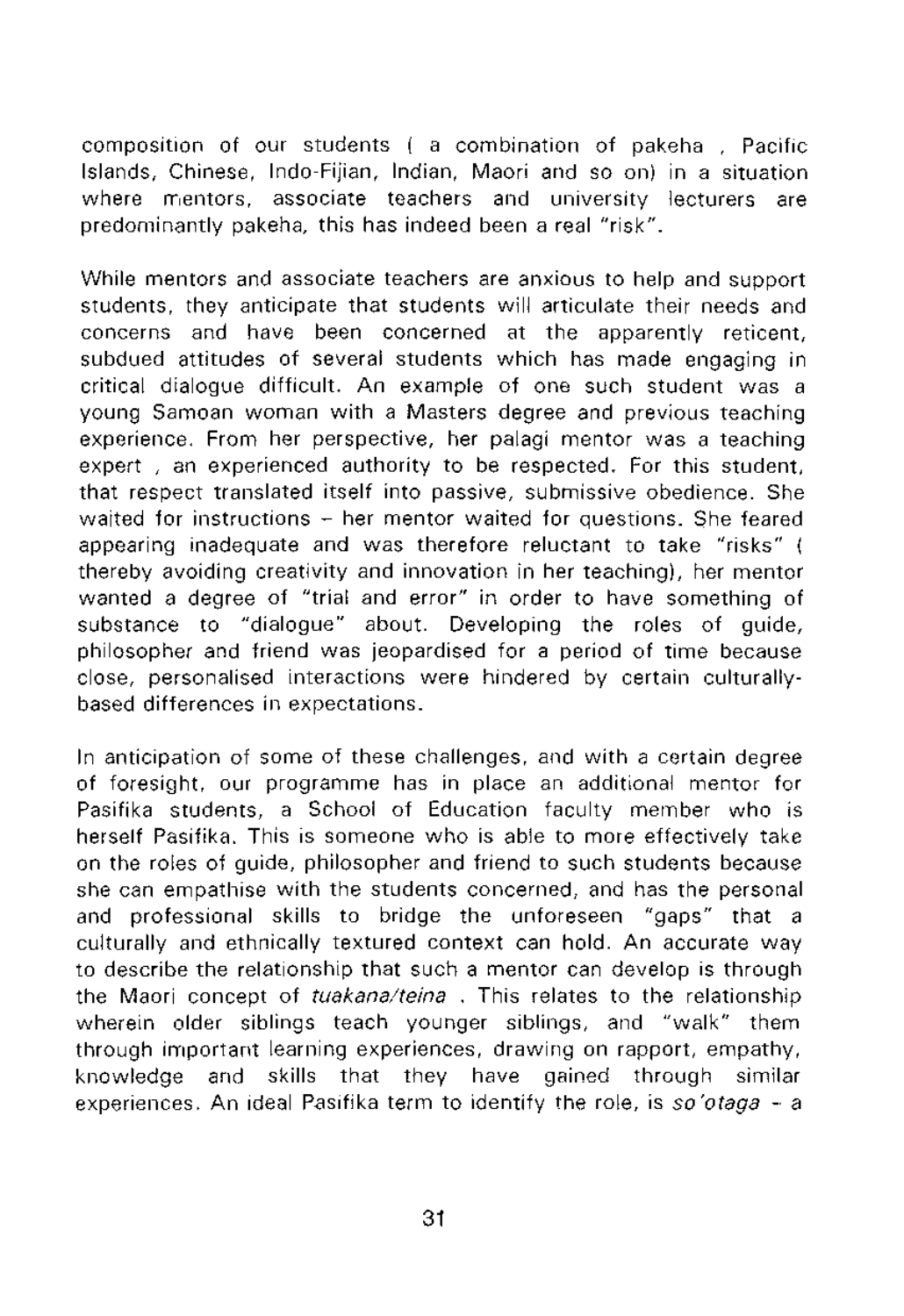bridge, between ethnic and cultural minority students and the different aspects of the predominantly pakeha or palagi course. As so'otaga, this mentor takes responsibility for the following:

the recruitment and retention of Pasifika students

mediation between students, associate teachers, mentors, lecturers and the course Director

support visits to school ( formal and informal)

developing and maintaining a mutual support group

collaboration in heightening awareness of Pasifika perspectives of schooling and education

professional and personal support to Pasifika students

As has already been stated, effective as well as continuous dialogue between theory and practice relies heavily on the interactions between students, their mentors, associate teachers and lecturers. These relationships can be unintentionally constrained by the dynamics of cross-cultural communication - or, more precisely, culturally-based miscommunication and misunderstanding. This can lead to distress and frustration, not to mention a sense of failure that could cripple individual performance in any of the roles involved. Hence the need for additional "bridges" of social and professional support.

# **Conclusion**

At the time of writing, all those involved in the courses described here were generally positive about both their conception and implementation - consortium schools in particular were appreciative of their inclusion in the teacher education project and the nature of the professional relationships developed through the university/school collaboration. Also highlighted as a significantly positive feature of our